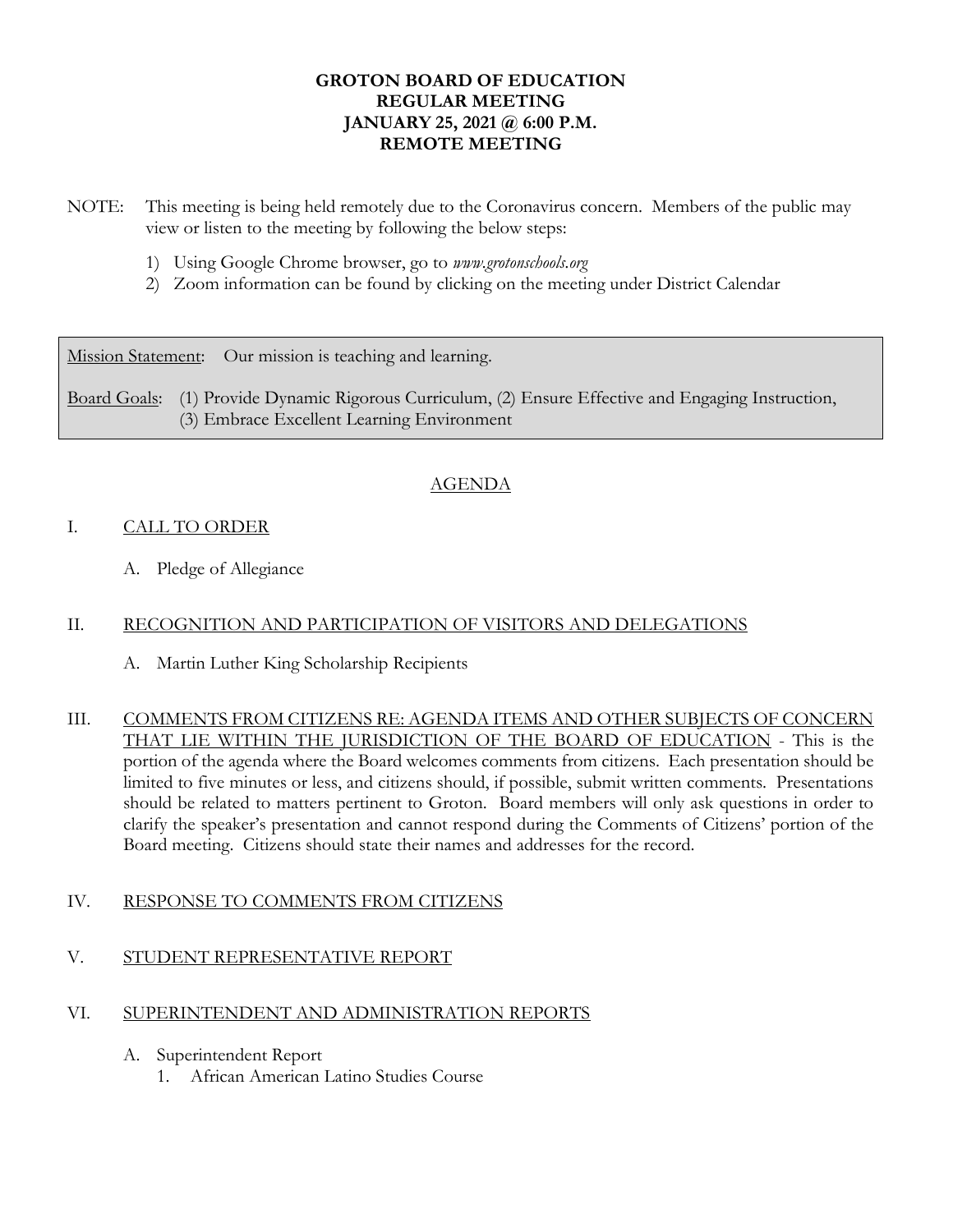- B. Reports and Information from the Staff
	- 1. Business Manager Report
		- Object Code Summary FY21 (Attachment #1)
		- Health Insurance Report (Attachment #2)
	- 2. Director of Buildings and Grounds
		- Presentation by Rick Norris re: Furniture, Fixtures, & Equipment at the New Elementary Schools (Attachments #3a, 3b, 3c)
		- Air Quality in the Schools (Fuss & O'Neill report posted on the website)

## VII. COMMITTEE REPORTS

- 
- A. Policy D. Other
- B. Curriculum LEARN
- 
- 
- C. Finance/Facilities TCC/RTM/BoE Liaison
	- BoE/AGSA/GEA Liaison
	- Groton Scholarship
	- Athletic Fields

# VIII. ACTION ITEMS

- A. Consent Agenda all matters listed under the Consent Agenda are considered to be routine and will be enacted by one motion. Points of clarification will be allowed.
	- 1. Approval of the special meeting minutes of December 14, 2020  $\omega$  6:00 p.m. (Attachment #4)
	- 2. Approval of the special meeting minutes of December 14, 2020  $\omega$  6:45 p.m. (Attachment #5)
	- 3. Approval of the special meeting minutes of December 21, 2020 (Attachment #6)
	- 4. Approval of the special meeting minutes of January 19, 2021  $\omega$  6:00 p.m. (Attachment #7)
	- 5. Approval of the special meeting minutes of January 19, 2021  $\omega$  7:00 p.m. (Attachment #8)
	- 6. Approval of Gifts
		- Mary Morrisson Elementary School received an anonymous donation of \$1,000
		- Exxon Mobile Corporation, on behalf of Mystic Oil Company and its two local Mystic locations, Mystic Service Station and Quik Eze Mobil-RMP, has made two donations of \$500 to S. B. Butler Elementary School to be used for maintenance and support of its math and/or science programs

#### B. Old Business

1. Discussion and possible action regarding a second reading of policy P 4118.112 Sexual Harassment (Personnel) (Attachment #9).

MOTION: To approve policy P 4118.112 Sexual Harassment as a second reading.

2. Discussion and possible action regarding a second reading of policy P 5145.5 Sexual Harassment (Students) (Attachment #10).

MOTION: To approve policy P 5145.5 Sexual Harassment as a second reading.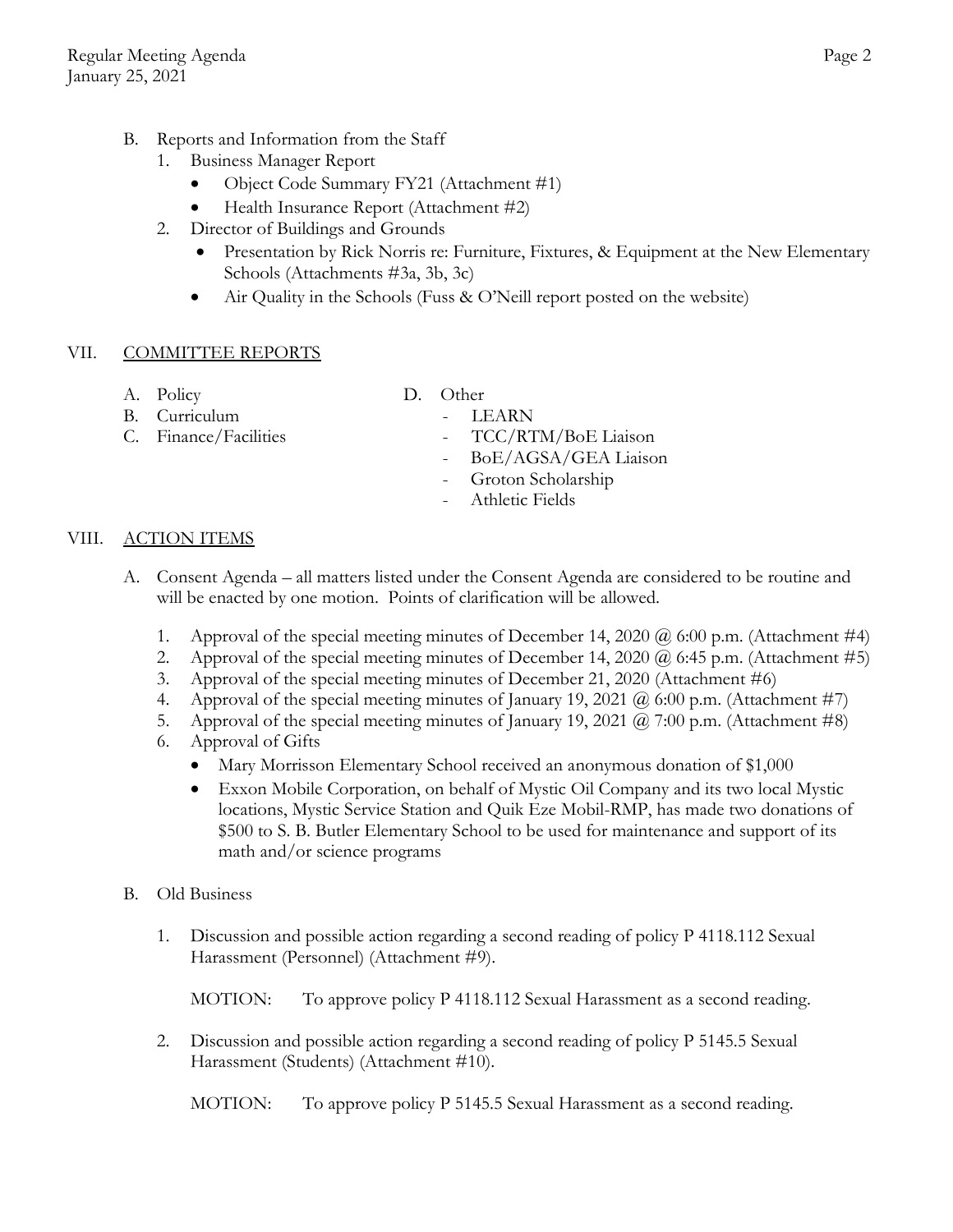- C. New Business
	- 1. Discussion and possible action regarding the approval of Susan Austin as an authorized signer of the ED-099 Agreement for Child Nutrition Programs and to sign claims for reimbursement.

MOTION: To approve Susan Austin as an authorized signer of the ED-099 Agreement for Child Nutrition Programs and to sign claims for reimbursement.

2. Discussion and possible action regarding the approval of the One Card-One Community initiative.

MOTION: To approve the One Card-One Community initiative.

3. Discussion and possible action regarding approval of the African American Latino Studies Course.

MOTION: To approve the African American Latino Studies Course.

4. Discussion and possible action regarding a revision to the Board of Education goal statement (Attachment #11).

MOTION: To approve the revision to the Board of Education goal statement.

5. Discussion and possible action regarding the approval of the budget plans and manual for furniture, fixtures, and equipment for Cutler (Thames River Magnet School).

MOTION: To approve the budget plans and manual for furniture, fixtures, and equipment for Cutler (Thames River Magnet School).

- 6. Discussion and possible action regarding the approval of the budget plans and manual for furniture, fixtures, and equipment for West Side (Mystic River Magnet School).
	- MOTION: To approve the budget plans and manual for furniture, fixtures, and equipment for West Side (Mystic River Magnet School).

# IX. INFORMATION AND PROPOSALS (Non-Action Items)

A. Letters, communications, and comments by Board members on meeting items and any other items in their jurisdiction.